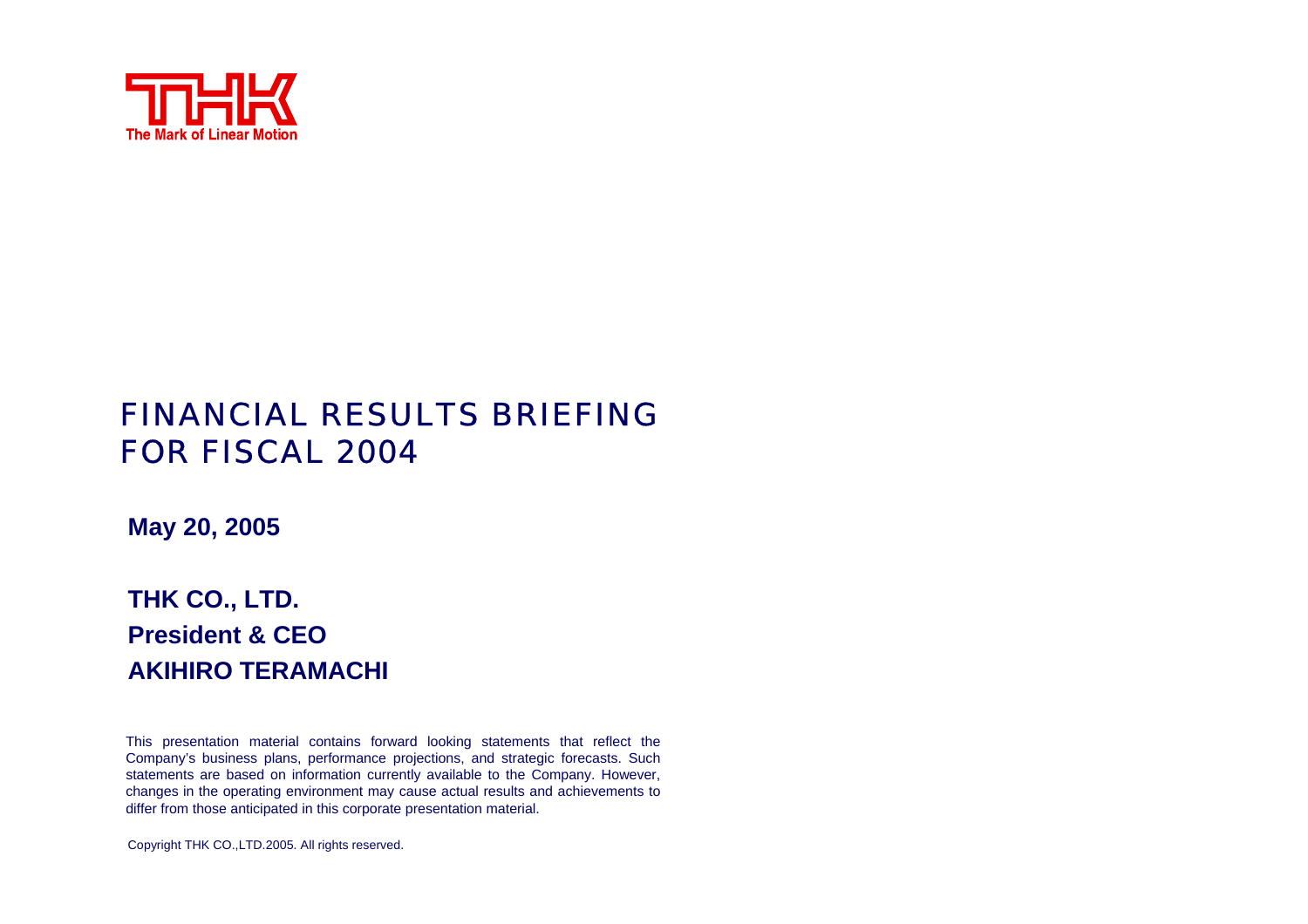## Financial Results Highlights



- $\mathcal{L}_{\mathcal{A}}$  Sales figures for fiscal 2004 increased on the previous year by 27.9 billion yen (23.4%) to 147.15 billion yen. Operating profits were similarly up by 9.74 billion yen (60.0%) to 25.97 billion yen. Together, these figures represent a new record level for profits and sales since the previous peak in fiscal 2000 (sales figures: 140.28 billion yen; operating profits: 25.69 billion yen).
- $\mathcal{L}_{\mathcal{A}}$  Our manufacturing subsidy in the US (TMA) significantly improved its profits due to improved manufacturing effectiveness through improved productivity and operation capacity accompanied by increased production. Together with the full-scale operations of THK, our sales subsidiary (THK America) successfully implemented activities involving innovative development for new business and development users, and despite the weakening of the dollar against the yen, increased sales by 23.5% on the previous fiscal period and restored a positive operating profit.
- П The profits of our subsidiary company in France (TME) have also improved dramatically, and as a result of joint production and retail operations managed to increase sales by 20.4% on the previous fiscal period and restore a positive operating profit.
- $\mathcal{L}_{\mathcal{A}}$  The THK MANUFACTURING OF CHINA (WUXI) CO., LTD. plant will come into operation from January, 2005. This was built with the purpose of supplying and supporting the highly expectant Asian market, with China at its core. The third THK China plant THK MANUFACTURING OF CHINA (LIAONING) CO., LTD. is also expected to be established in March, 2005.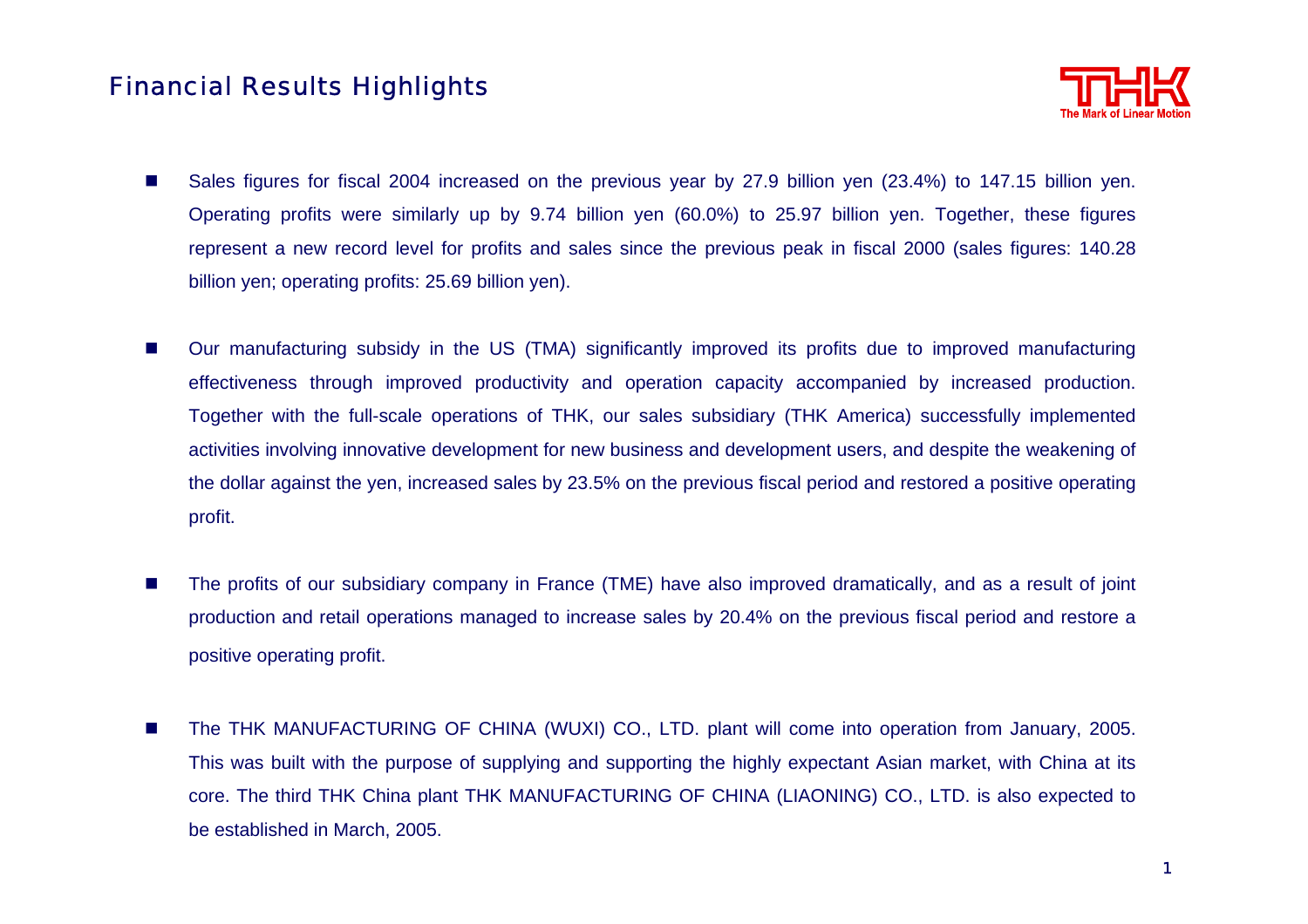# Consolidated Subsidiaries and Affiliated Companies



| Change in consolidated subsidiaries from previous period                                                                                                                                                                                   | Company                                         | Location           | Percentage of ownership<br>voting rights |                                         |
|--------------------------------------------------------------------------------------------------------------------------------------------------------------------------------------------------------------------------------------------|-------------------------------------------------|--------------------|------------------------------------------|-----------------------------------------|
| Increase Five subsidiaries                                                                                                                                                                                                                 | TALK SYSTEM CORPORATION                         | <b>Tokyo</b>       | 98.90                                    |                                         |
| DAITO SEIKI CO., LTD. Japan<br>1.<br>DALIAN THK CO., LTD. China<br>2.<br>THK SHANGHAI CO., LTD. China<br>3.<br>THK MANUFACTURING OF CHINA<br>4.<br>(WUXI) CO., LTD. China<br>THK MANUFACTURING OF CHINA<br>5.<br>LIAONING CO., LTD. (China | <b>Beldex Corporation</b>                       | <b>Tokyo</b>       | 94.73                                    |                                         |
|                                                                                                                                                                                                                                            | THK NIIGATA CO., LTD.                           | Niigata            | 70.00                                    |                                         |
|                                                                                                                                                                                                                                            | DAITO SEIKI CO., LTD.                           | Tokyo              | 100.00                                   | March, 2005:<br>Consolidated subsidiary |
|                                                                                                                                                                                                                                            | THK Holdings of America, L.L.C.                 | America            | 100.00                                   |                                         |
|                                                                                                                                                                                                                                            | THK America, Inc.                               | America            | 100.00                                   |                                         |
| Decrease One subsidiary<br>PGM Ballscrews Ltd. U.K.<br>1.                                                                                                                                                                                  | THK Manufacturing of America, Inc.              | America            | 100.00                                   |                                         |
|                                                                                                                                                                                                                                            | THK Neturen America, L.L.C.                     | America            | 50.00                                    |                                         |
|                                                                                                                                                                                                                                            | THK Europe B.V.                                 | <b>Netherlands</b> | 100.00                                   |                                         |
|                                                                                                                                                                                                                                            | <b>THK GmbH</b>                                 | Germany            | 100.00                                   |                                         |
|                                                                                                                                                                                                                                            | THK FRANCE S.A.S.                               | France             | 100.00                                   |                                         |
|                                                                                                                                                                                                                                            | THK Manufacturing of Europe S.A.S.              | France             | 100.00                                   |                                         |
|                                                                                                                                                                                                                                            | <b>PGM Ballscrews Ireland Ltd.</b>              | Ireland            | 98.97                                    |                                         |
|                                                                                                                                                                                                                                            | THK TAIWAN CO., LTD.                            | Taiwan             | 94.99                                    |                                         |
|                                                                                                                                                                                                                                            | DALIAN THK CO., LTD.                            | China              | 70.00                                    | March, 2005:<br>Consolidated subsidiary |
|                                                                                                                                                                                                                                            | THK SHANGHAI CO., LTD.                          | China              | 100.00                                   | March, 2005:<br>Consolidated subsidiary |
|                                                                                                                                                                                                                                            | THK MANUFACTURING OF CHINA<br>(WUXI) CO., LTD.  | China              | 100.00                                   | March, 2005:<br>Consolidated subsidiary |
|                                                                                                                                                                                                                                            | THK MANUFACTURING OF CHINA<br>LIAONING CO., LTD | China              | 100.00                                   | March, 2005:<br>Consolidated subsidiary |
|                                                                                                                                                                                                                                            | SAMIC LMS CO., LTD.                             | South Korea        | 33.34                                    | Affiliated company                      |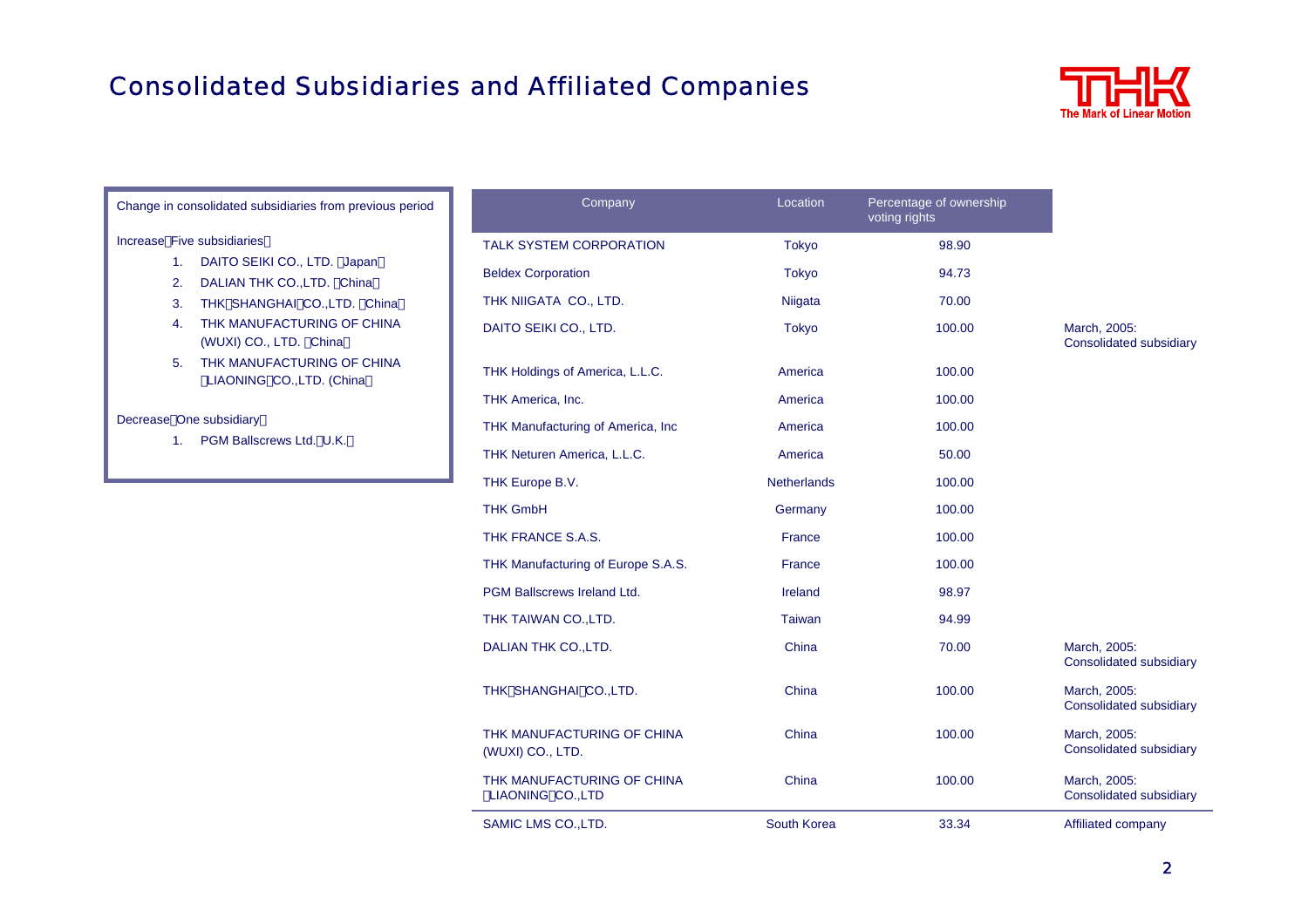#### Trend in Net Sales



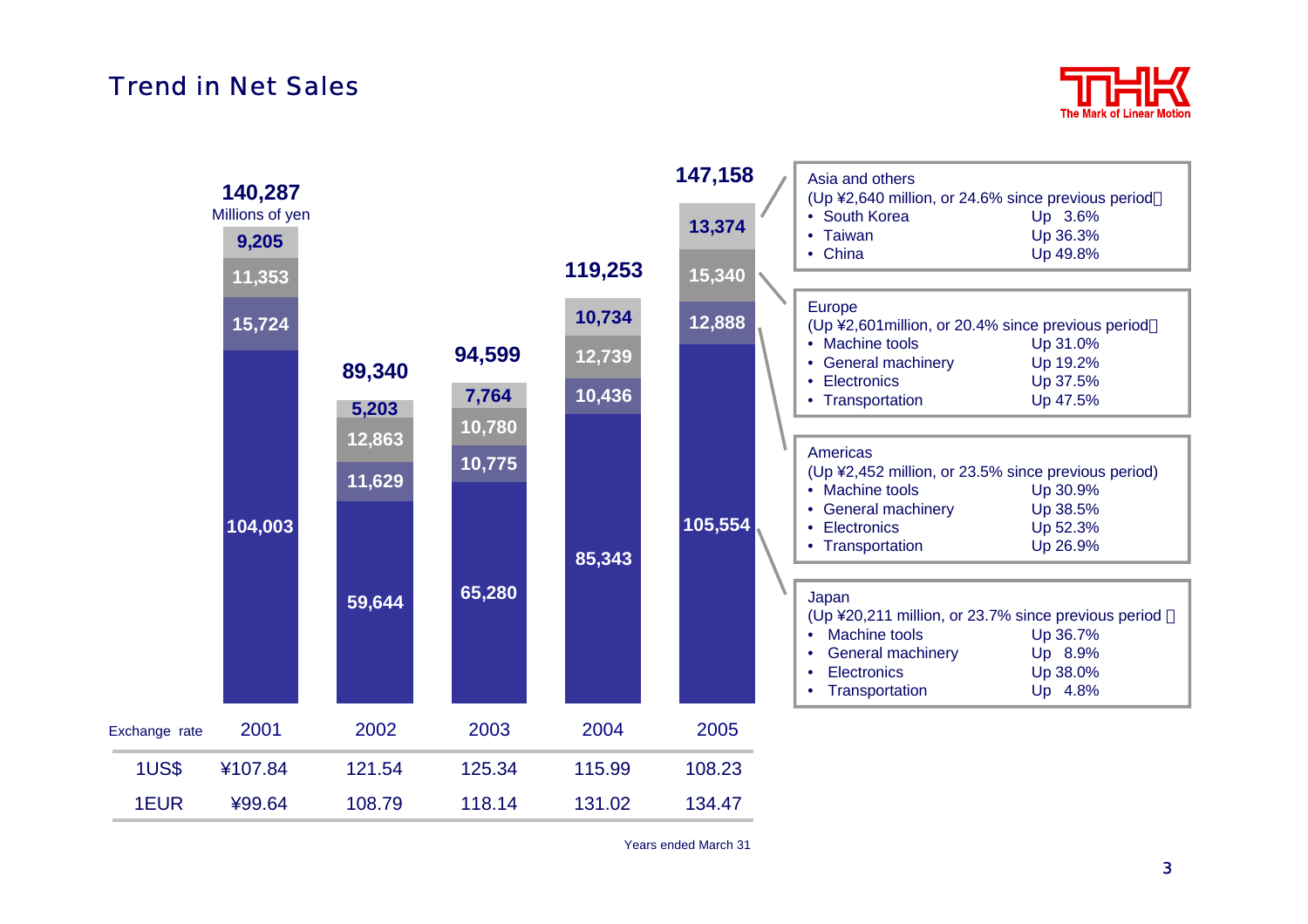### Trend in Cost Ratio and Net Sales



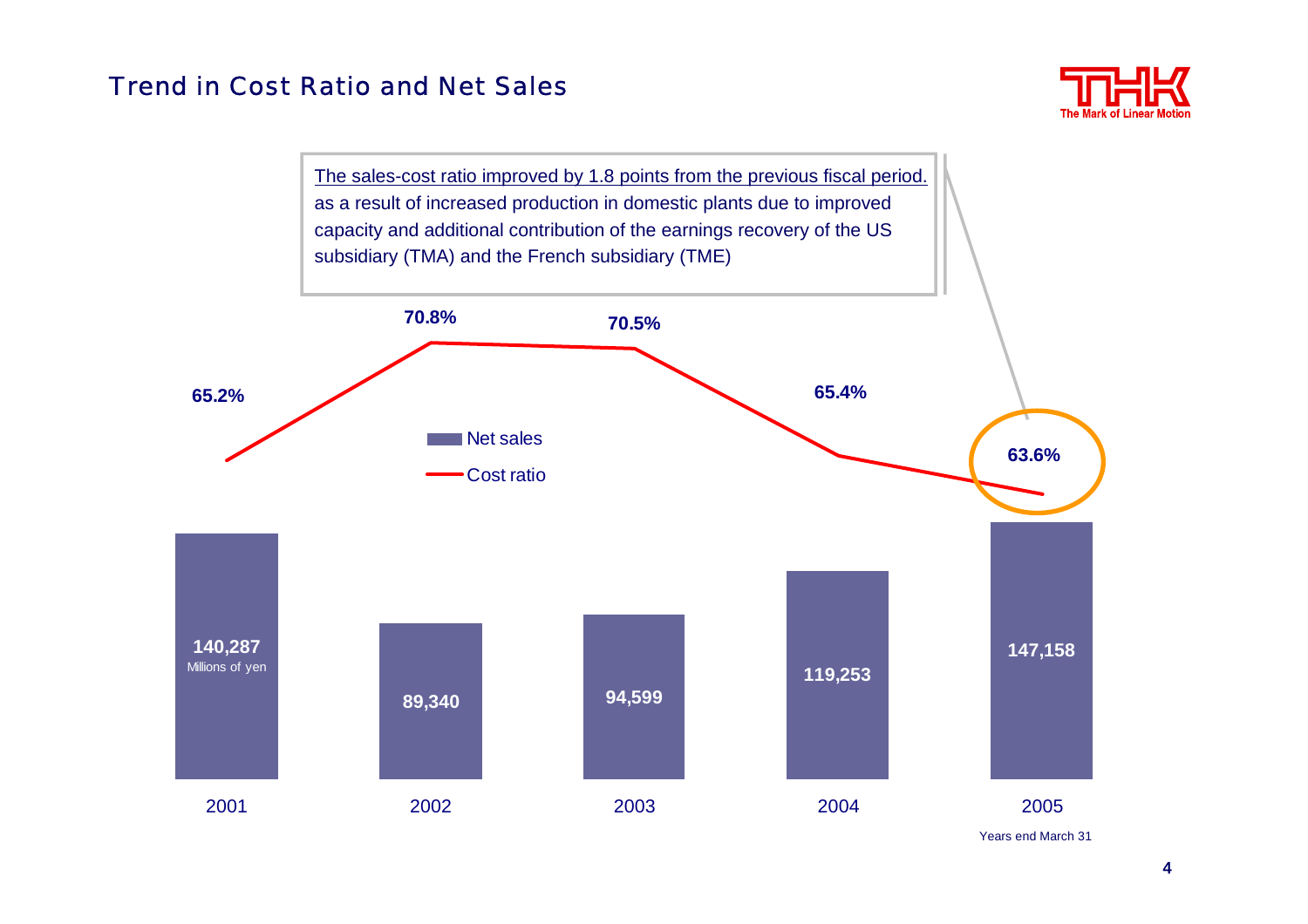# Trends in SG&A



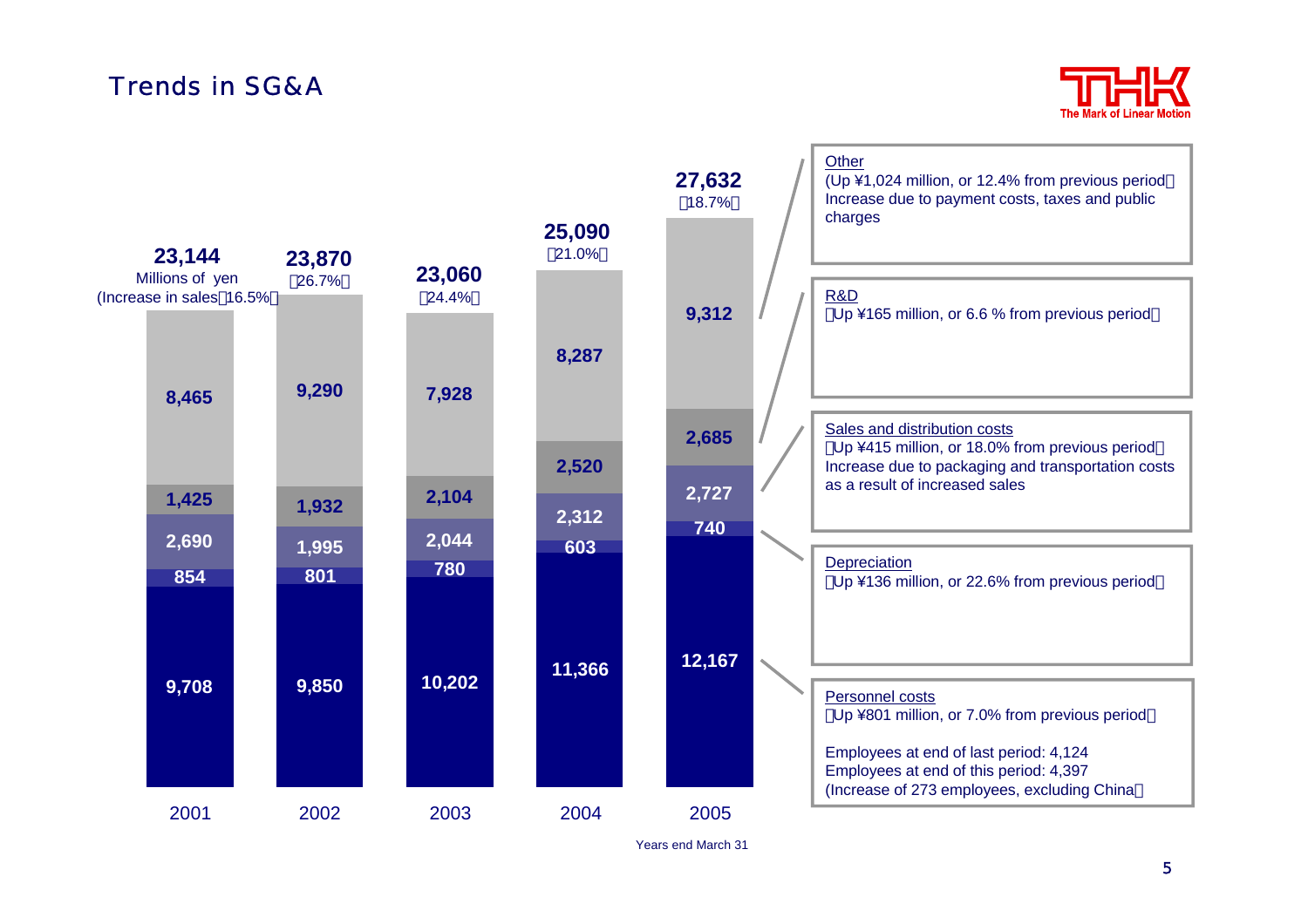## Operating Profit and Operating Profit Margin



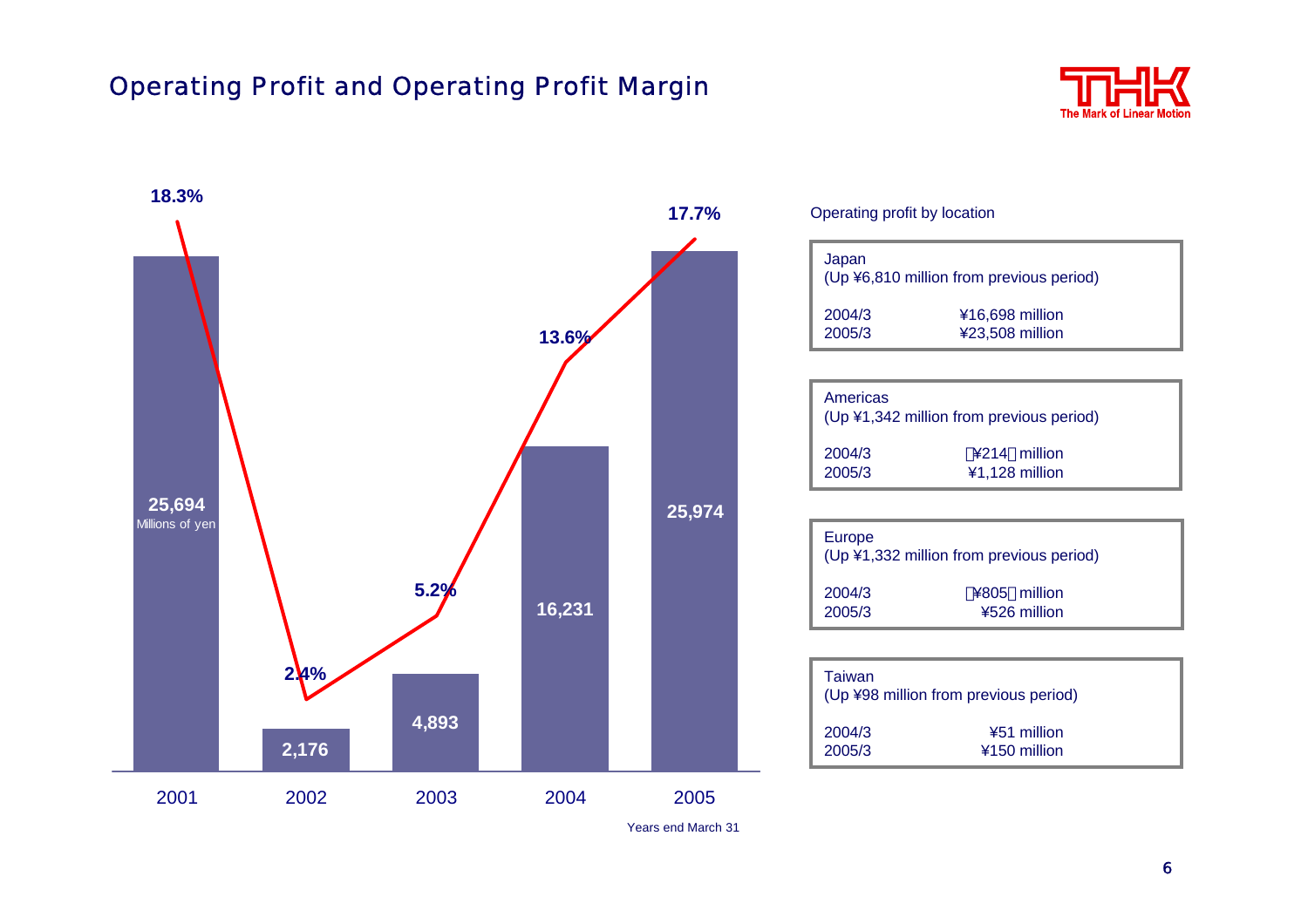### Asset Trends



| 134,148<br>Millions of yen | 116,612 | 135,613 | 130,706 | 154,185                    | <b>Current assets</b><br>Up ¥23,478million from previous period<br>Cash and cash in account:<br>Up ¥19,291 million from previous period<br>Free Cash Flow ¥13,128million<br>Accounts receivable:<br>Up ¥3,318million from previous period<br>Increase of net sales<br>Number of months' sales receivables<br>Last period 4.7 per month; this period 4.0 per month<br>Inventories:<br>Up ¥1,100million from previous period<br><b>Consolidation of DAITO SEIKI and Chinese</b><br>subsidiary company<br>Number of months' sales in inventory<br>Last period 2.3 per month; this period 2.0 per month<br><b>Fixed assets</b> |
|----------------------------|---------|---------|---------|----------------------------|----------------------------------------------------------------------------------------------------------------------------------------------------------------------------------------------------------------------------------------------------------------------------------------------------------------------------------------------------------------------------------------------------------------------------------------------------------------------------------------------------------------------------------------------------------------------------------------------------------------------------|
| 63,941                     | 63,074  | 57,566  | 60,398  | 65,822                     | Up ¥5,424 million from previous period<br>Fixed assets:<br>Up ¥10,512million from previous period<br>CAPEX: ¥12,676million, Depreciation ¥5343million<br><b>Consolidation of DAITO SEIKI and Chinese</b><br>subsidiary company<br>Investments and other assets:<br>Down ¥4,845 million from previous period<br>Decrease in securities and equity investments due                                                                                                                                                                                                                                                           |
| 2001                       | 2002    | 2003    | 2004    | 2005<br>Years end March 31 | to consolidation of DAITO SEIKI and Chinese<br>subsidiary company                                                                                                                                                                                                                                                                                                                                                                                                                                                                                                                                                          |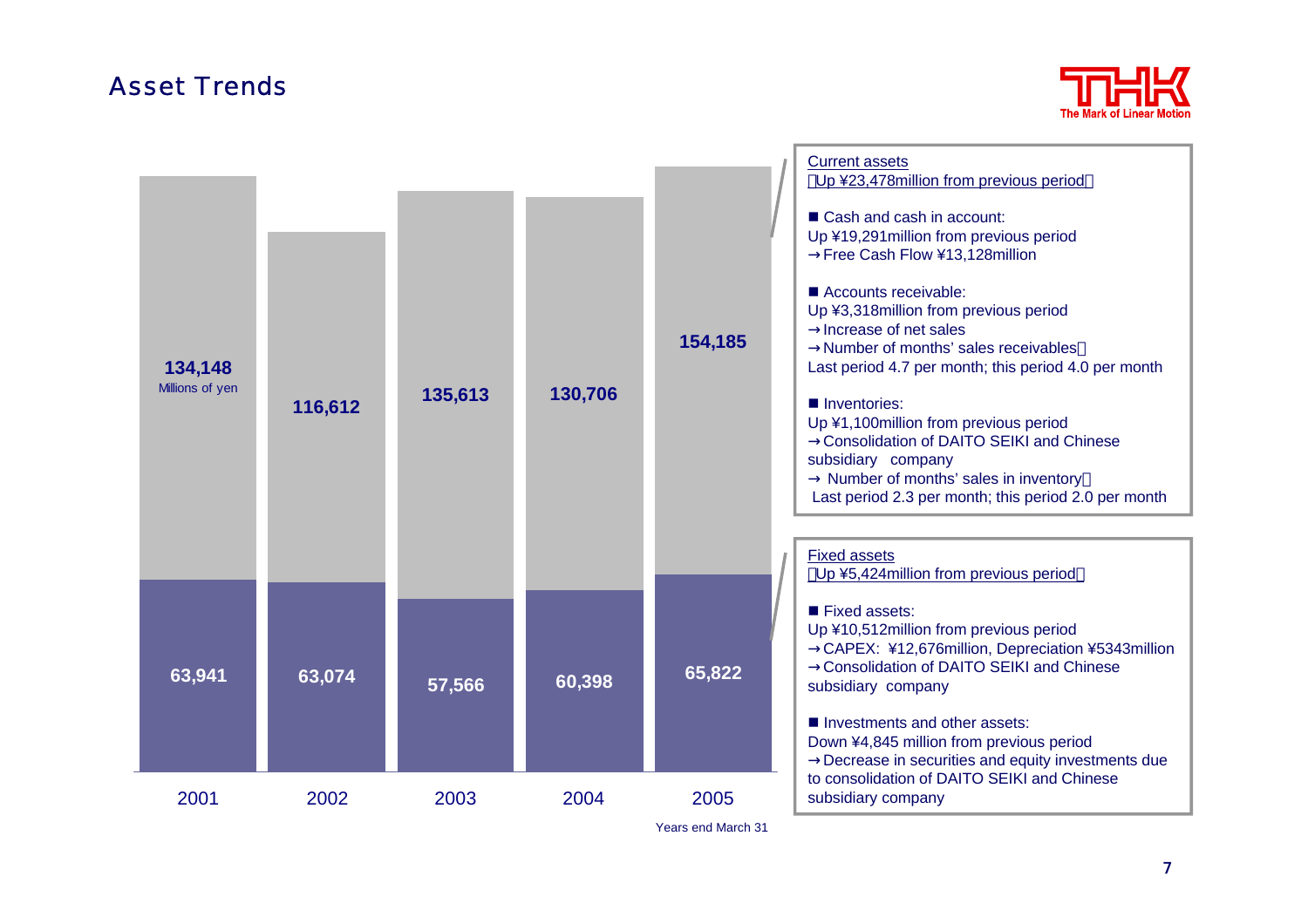## Trend in Liabilities and Equity



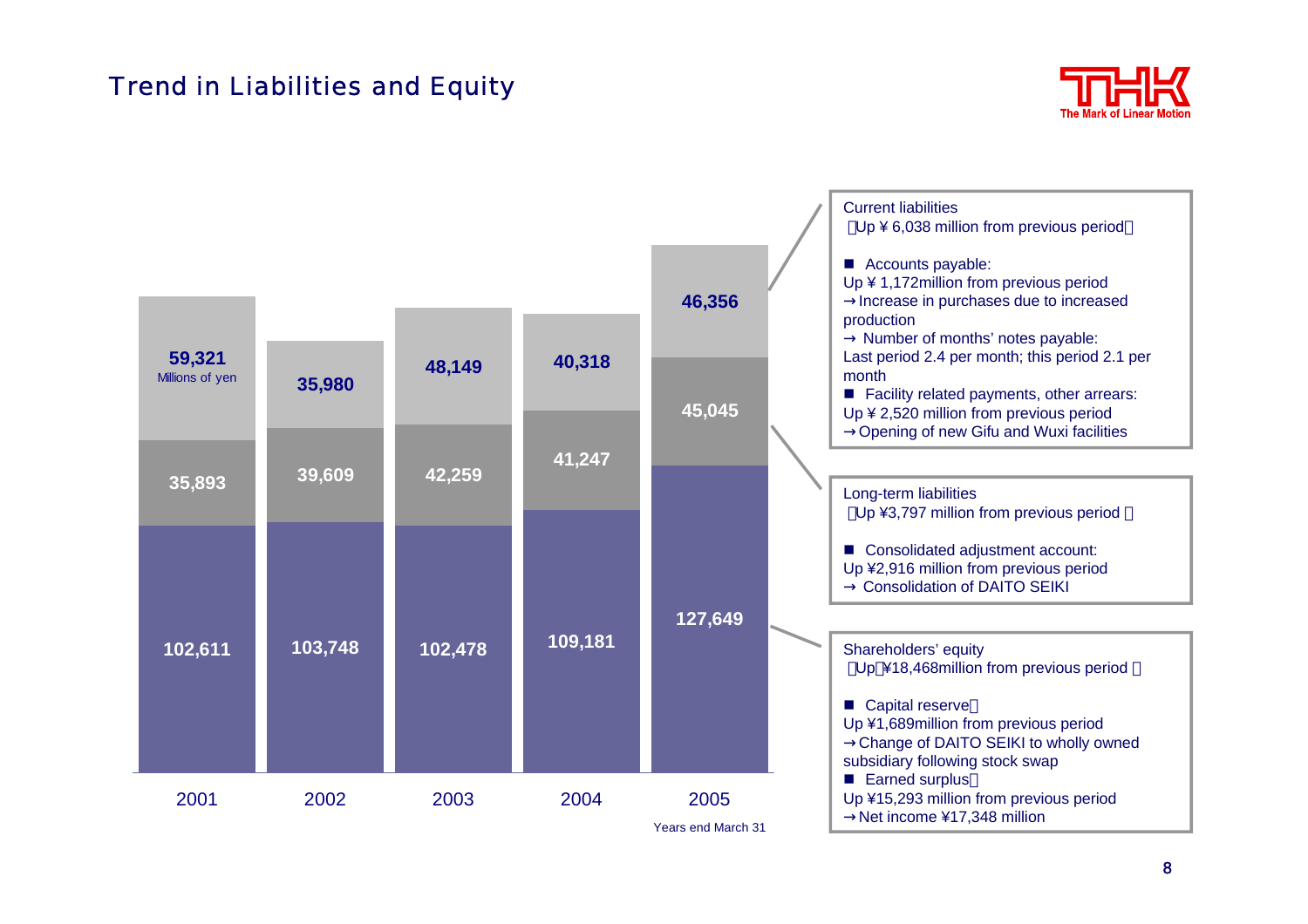#### Cash Flow Trend



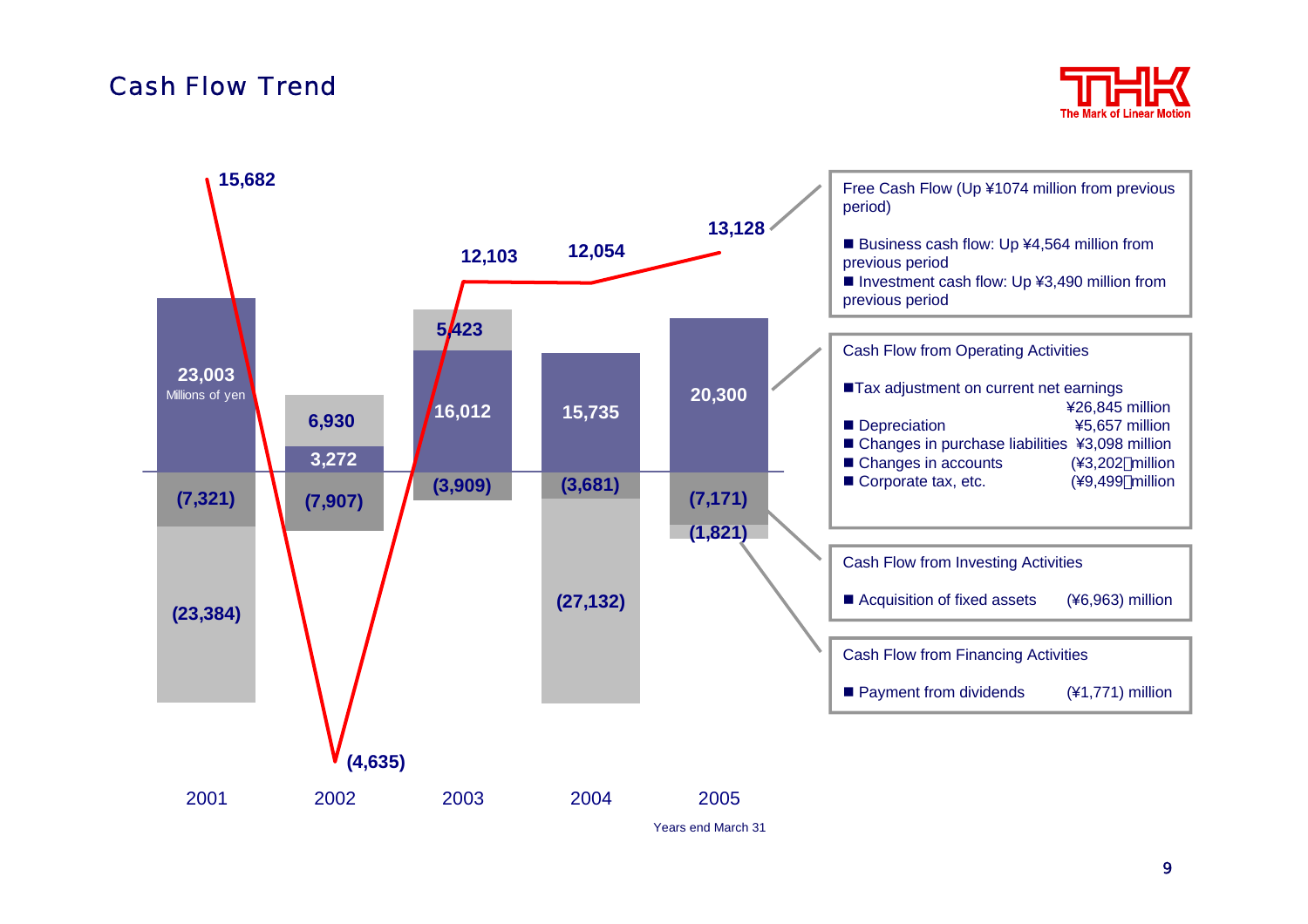#### Medium-Term Management Plan and Key Measures for Fiscal 2005



#### **Medium-Term Management Plan**

- П Build globally oriented organizations
- П Set new sales records
- П Move forward on fundamental review of production systems
- П Continue to develop and introduce new products
- Reinforce individual potential

#### **Change of business environment and influence of THK group**

Sharp rise in crude oil prices and raw materials Continuing depreciation of consumer goods prices Slowdown of world economy

#### **Core Measures for Fiscal 2005**

- 1.Promotion of global strategy
- 2.Ongoing expansion of new markets
- 3.Development of new markets to respond to business cycle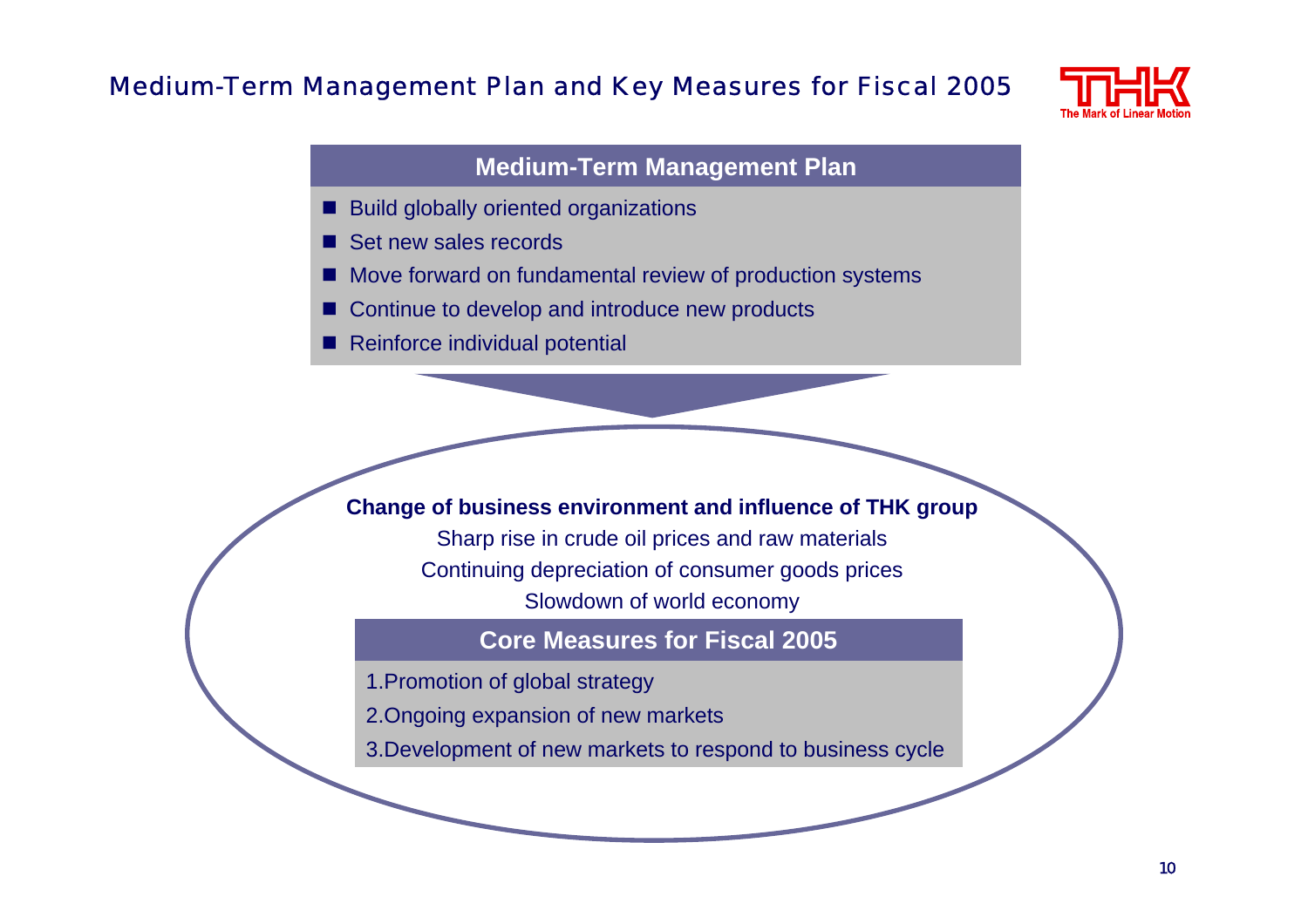#### Net sales Estimates



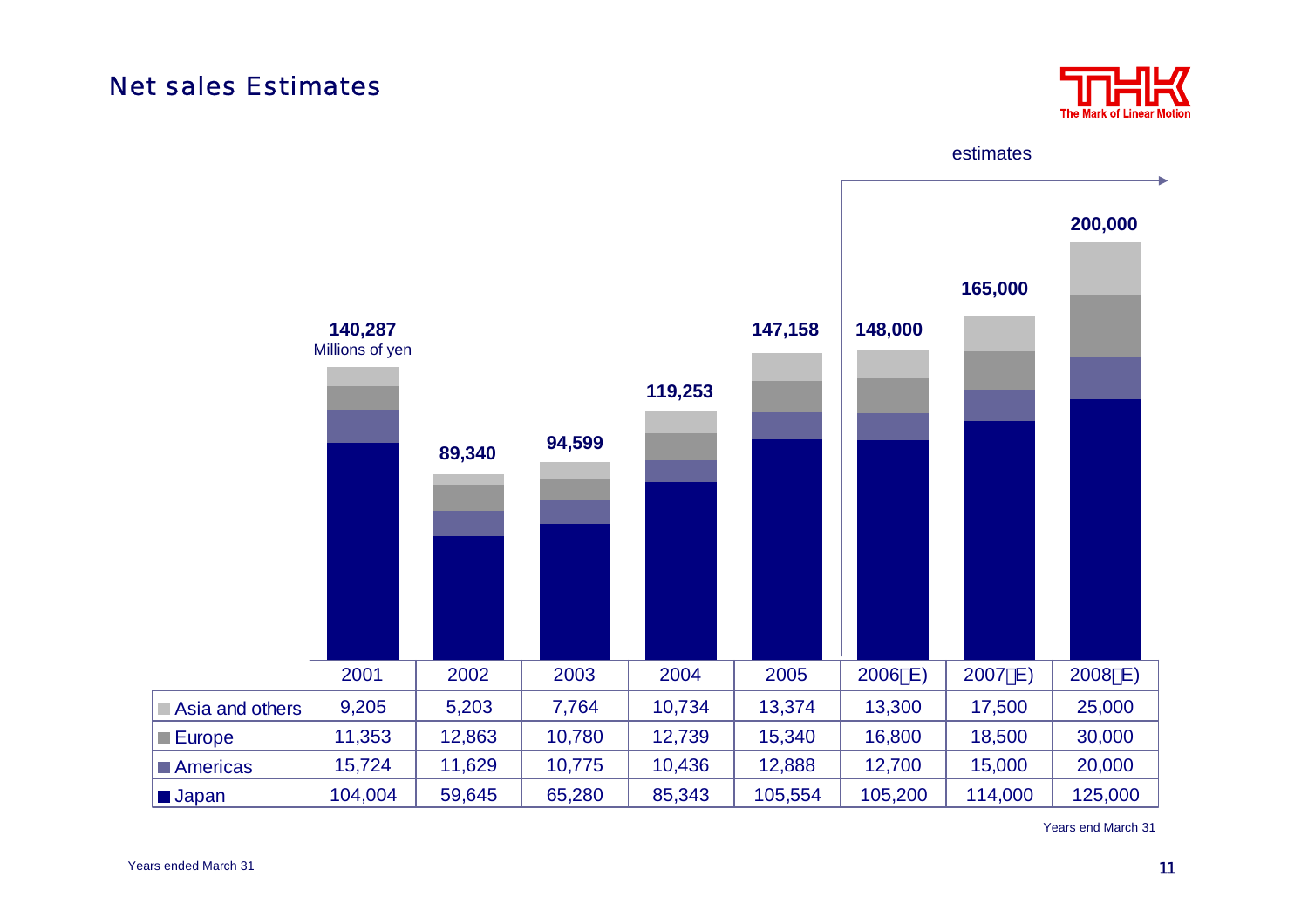### Operating Income Estimates



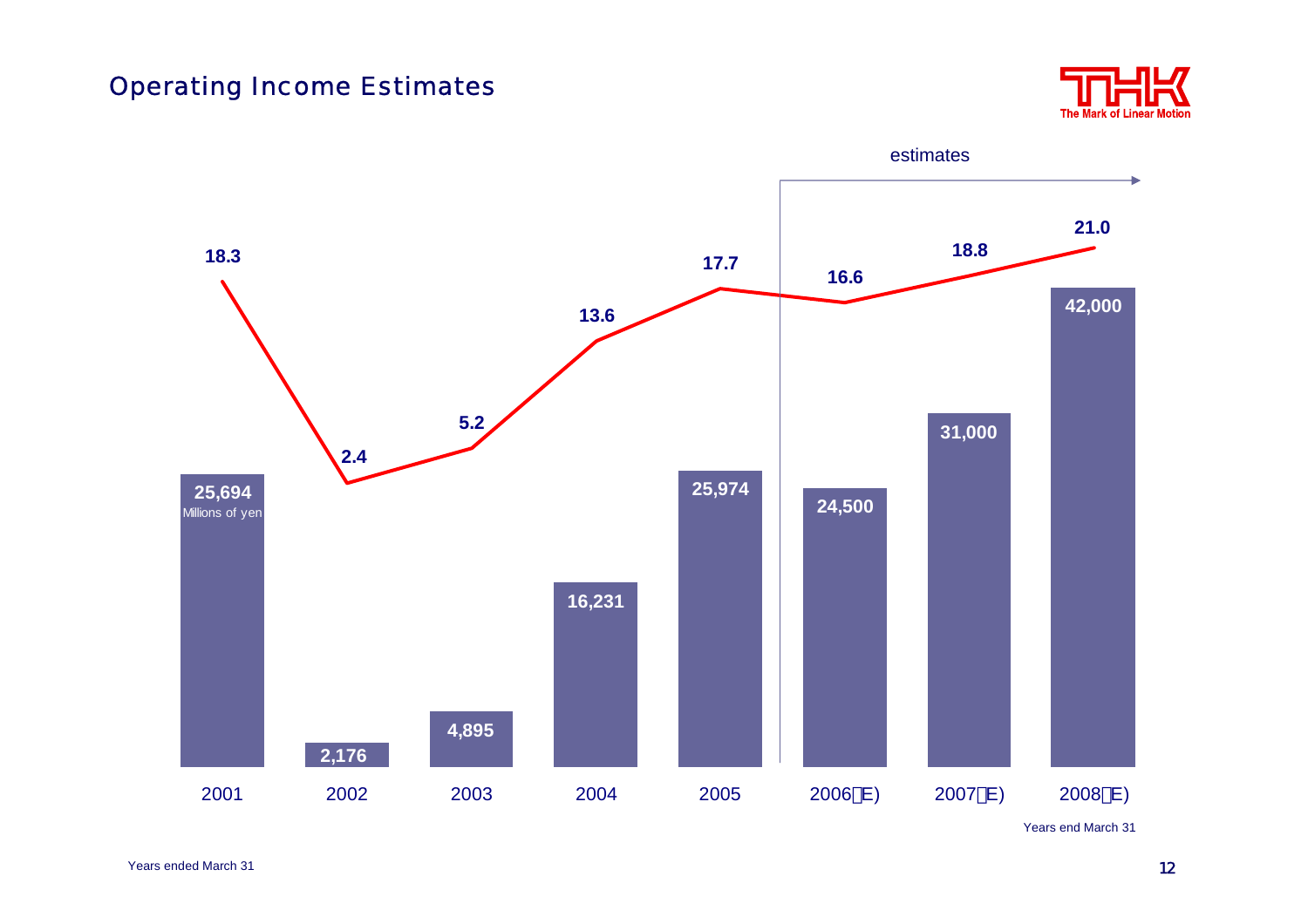#### Capital Expenditure Estimates